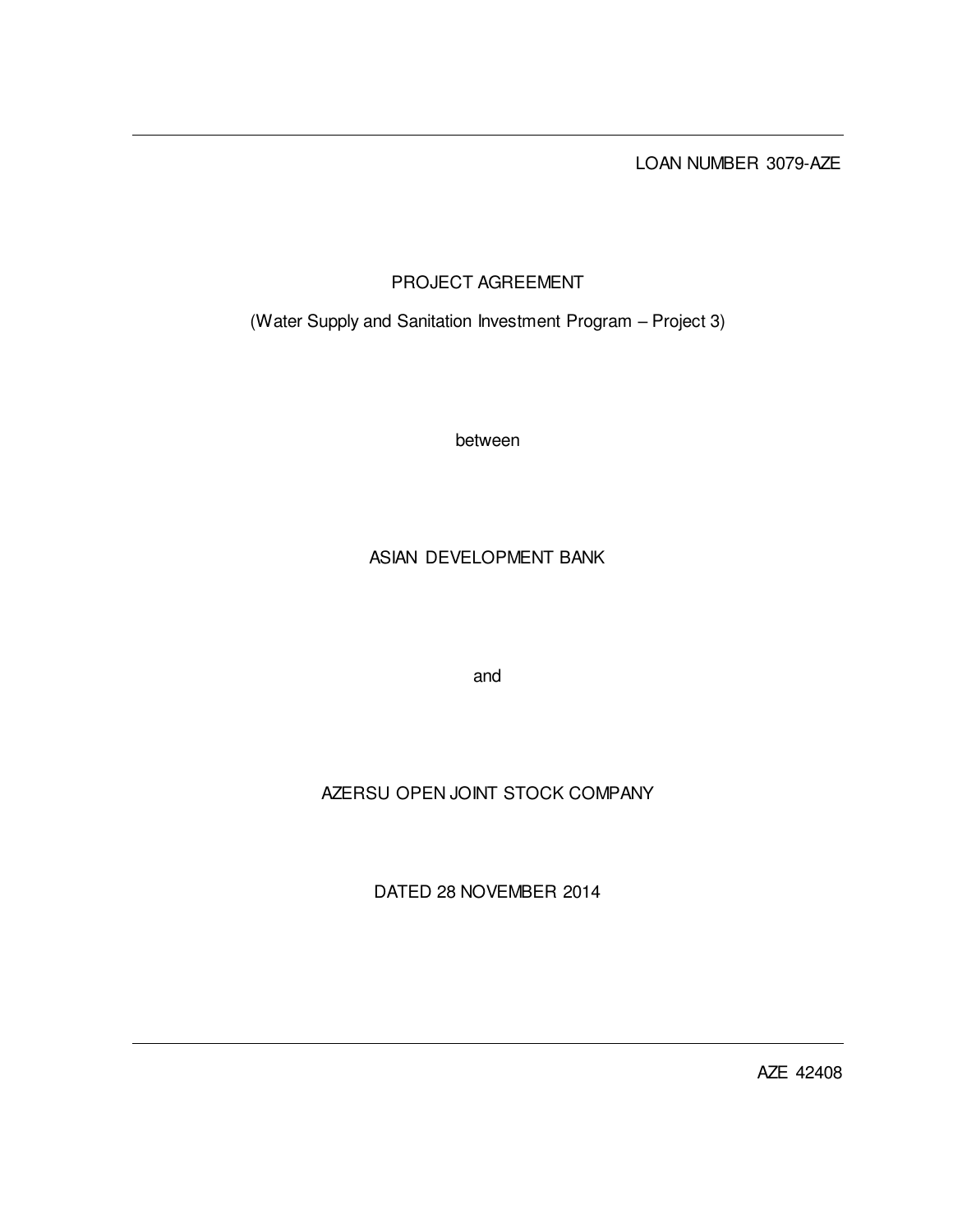## **PROJECT AGREEMENT**

## PROJECT AGREEMENT dated 28 November 2014 between ASIAN DEVELOPMENT BANK ("ADB") and AZERSU OPEN JOINT STOCK COMPANY ("Azersu").

#### **WHEREAS**

 (A) by a Loan Agreement between the Republic of Azerbaijan ("Borrower") and ADB, ADB has agreed to make to the Borrower a loan of one hundred and fifty million Dollars (\$150,000,000) on the terms and conditions set forth in the Loan Agreement, but only on the condition that: (i) a portion of the proceeds of the loan (\$122,160,000 equivalent) be made available to Azersu and the remainder portion of the proceeds of the loan (\$27,840,000 equivalent) be made available to the State Amelioration and Water Management Committee of the Nakhchivan Autonomous Republic ("SAWMC"); and (ii) SAWMC agrees to undertake certain obligations towards ADB set forth in the Project Agreement between ADB and SAWMC; and

(B) Azersu, in consideration of ADB entering into the Loan Agreement with the Borrower, has agreed to undertake the obligations set forth herein;

NOW THEREFORE the parties hereto agree as follows:

## **ARTICLE I**

## **Definitions**

 Section 1.01. Wherever used in this Project Agreement, unless the context otherwise requires, the several terms defined in the Loan Agreement and in the Loan Regulations (as so defined) have the respective meanings therein set forth, except that for purposes of this Project Agreement, the term "Project" means the activities in the Project in Aghjabedi as described in Schedule 1 to the Loan Agreement.

## **ARTICLE II**

## **Particular Covenants**

 Section 2.01. (a) Azersu shall carry out the Project with due diligence and efficiency, and in conformity with sound applicable technical, financial, business, and development practices.

 (b) In the carrying out of the Project and operation of the Project facilities, Azersu shall perform all obligations set forth in the Loan Agreement to the extent that they are applicable to Azersu.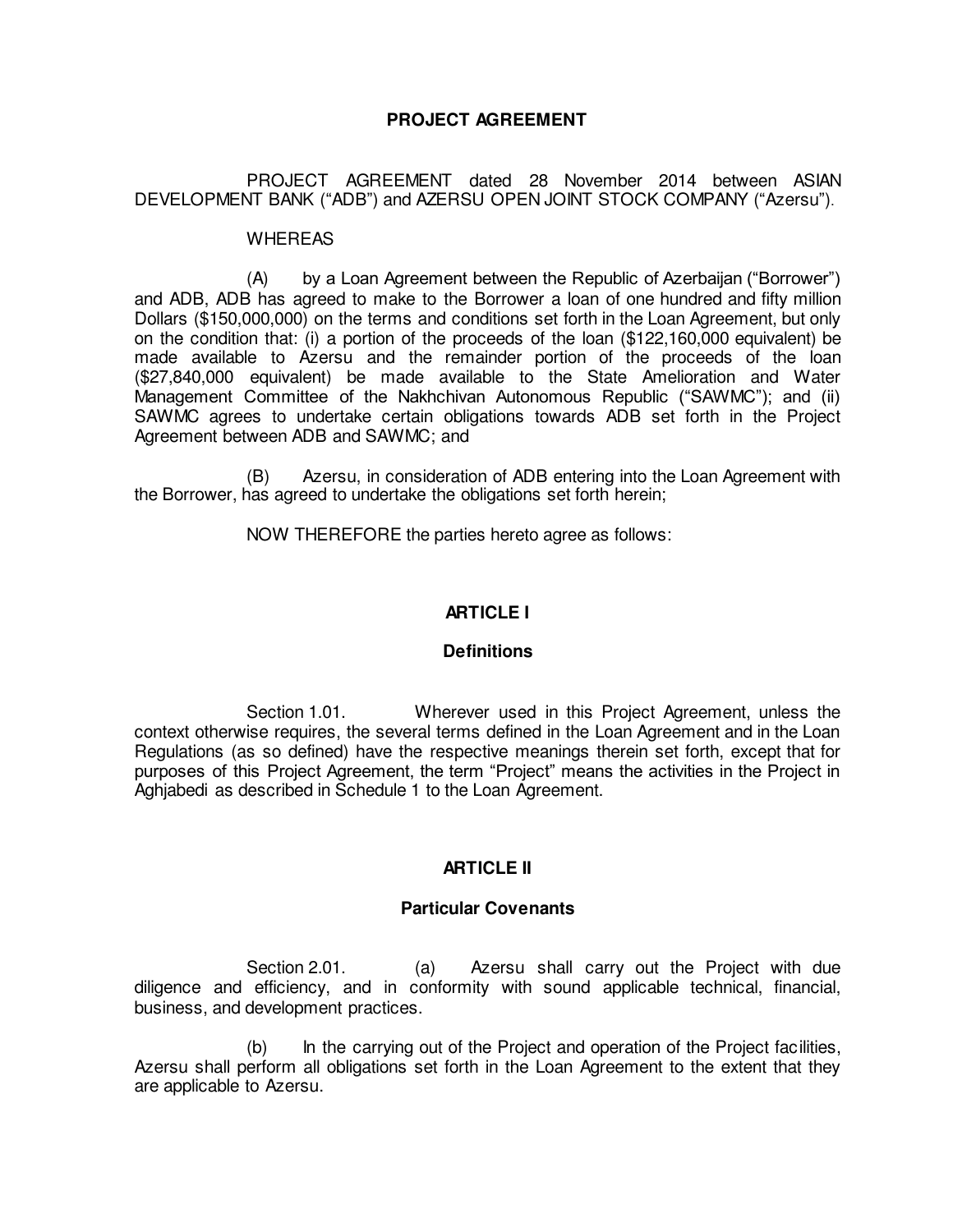Section 2.02. Azersu shall make available, promptly as needed, the funds, facilities, services, land and other resources as required, in addition to the proceeds of the Loan, for the carrying out of the Project.

 Section 2.03. (a) In the carrying out of the Project, AzersuAZERSU shall employ competent and qualified consultants and contractors, acceptable to ADB, to an extent and upon terms and conditions satisfactory to ADB.

 (b) Except as ADB may otherwise agree, Azersu shall procure all items of expenditures to be financed out of the proceeds of the Loan in accordance with the provisions of Schedule 4 to the Loan Agreement. ADB may refuse to finance a contract where any such item has not been procured under procedures substantially in accordance with those agreed between the Borrower and ADB or where the terms and conditions of the contract are not satisfactory to ADB.

 Section 2.04. Azersu shall carry out the Project in accordance with plans, design standards, specifications, work schedules and construction methods acceptable to ADB and taking into consideration regional development plans and/or master plans of the area. Azersu shall furnish, or cause to be furnished, to ADB, promptly after their preparation, such plans, design standards, specifications and work schedules, and any material modifications subsequently made therein, in such detail as ADB shall reasonably request. The Project will include specified WSS networks in the city development cadastre in accordance with Presidential Decree, sub-para 1.7.4, dated 4 September 2012, No. 695 on application of Law on Approval, Entry into Force and Relevant Juridical Regulation of City Development and Construction Code of the Republic of Azerbaijan.

Section 2.05. (a) Azersu shall take out and maintain with responsible insurers, or make other arrangements satisfactory to ADB for, insurance of Project facilities to such extent and against such risks and in such amounts as shall be consistent with sound practice.

 (b) Without limiting the generality of the foregoing, Azersu undertakes to insure, or cause to be insured, the Goods to be imported for the Project against hazards incident to the acquisition, transportation and delivery thereof to the place of use or installation, and for such insurance any indemnity shall be payable in a currency freely usable to replace or repair such Goods.

Section 2.06. **Azersu** shall maintain, or cause to be maintained, records and accounts adequate to identify the items of expenditure financed out of the proceeds of the Loan, to disclose the use thereof in the Project, to record the progress of the Project (including the cost thereof) and to reflect, in accordance with consistently maintained sound accounting principles, its operations and financial condition.

Section 2.07. (a) ADB and Azersu shall cooperate fully to ensure that the purposes of the Loan will be accomplished.

 (b) Azersu shall promptly inform ADB of any condition which interferes with, or threatens to interfere with, the progress of the Project, the performance of its obligations under this Project Agreement, or the accomplishment of the purposes of the Loan.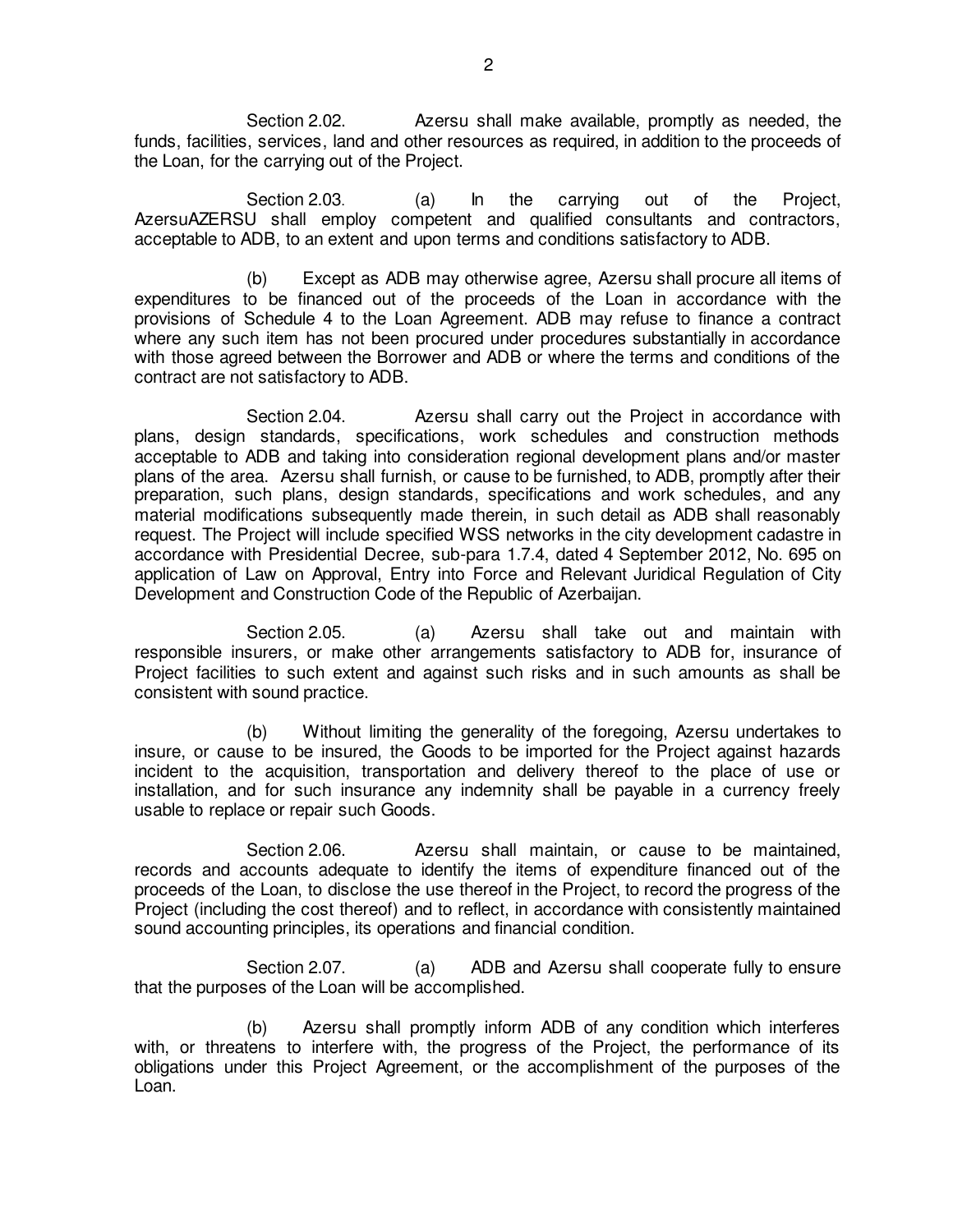(c) ADB and Azersu shall from time to time, at the request of either party, exchange views through their representatives with regard to any matters relating to the Project, Azersu and the Loan.

Section 2.08. (a) Azersu shall furnish to ADB all such reports and information as ADB shall reasonably request concerning: (i) the Loan and the expenditure of the proceeds thereof; (ii) the items of expenditure financed out of such proceeds; (iii) the Project: (iv) the administration, operations and financial condition of Azersu; and (v) any other matters relating to the purposes of the Loan.

 (b) Without limiting the generality of the foregoing, Azersu shall furnish to ADB periodic reports on the execution of the Project and on the operation and management of the Project facilities. Such reports shall be submitted in such form and in such detail and within such a period as ADB shall reasonably request, and shall indicate, among other things, progress made and problems encountered during the period under review, steps taken or proposed to be taken to remedy these problems, and proposed program of activities and expected progress during the following period.

 (c) Promptly after physical completion of the Project, but in any event not later than 3 months thereafter or such later date as ADB may agree for this purpose, Azersu shall prepare and furnish to ADB a report, in such form and in such detail as ADB shall reasonably request, on the execution and initial operation of the Project, including its cost, the performance by Azersu of its obligations under this Project Agreement and the accomplishment of the purposes of the Loan.

 Section 2.09. (a) Azersu shall: (i) maintain separate accounts and records for the Project; (ii) prepare annual financial statements for the Project in accordance with accounting principles acceptable to ADB; (iii) have such financial statements for the Project audited annually by independent auditors whose qualifications, experience and terms of reference are acceptable to ADB, in accordance with international standards for auditing or the national equivalent acceptable to ADB; (iv) as part of each audit, have the auditors prepare a report (which includes the auditors' opinion on the financial statements, use of the Loan proceeds and compliance with the financial covenants of the Loan Agreement and the Project Agreement as well as on the use of the procedures for statement of expenditures), and a management letter (which sets out the deficiencies in the internal control of the Project that were identified in the course of the audit, if any); and (v) furnish to ADB, no later than 6 months after the close of the fiscal year to which they relate, copies of such audited financial statements, audit report and management letter, all in the English language, and such further information concerning these documents and the audit thereof as ADB shall from time to time reasonably request.

 (b) ADB shall disclose the annual audited financial statements for the Project and the opinion of the auditors on the financial statements within 30 days of the date of their receipt by posting them on ADB's website.

 (c) In addition to annual audited financial statements referred to in subsection (a) hereinabove, Azersu shall (i) provide annual financial statements prepared in accordance with national accrual-based financing reporting standards acceptable to ADB; (ii) have its financial statements audited annually by independent auditors whose qualifications, experience and terms of reference are acceptable to ADB, in accordance with international standards for auditing or the national equivalent acceptable to ADB; and (iii) furnish to ADB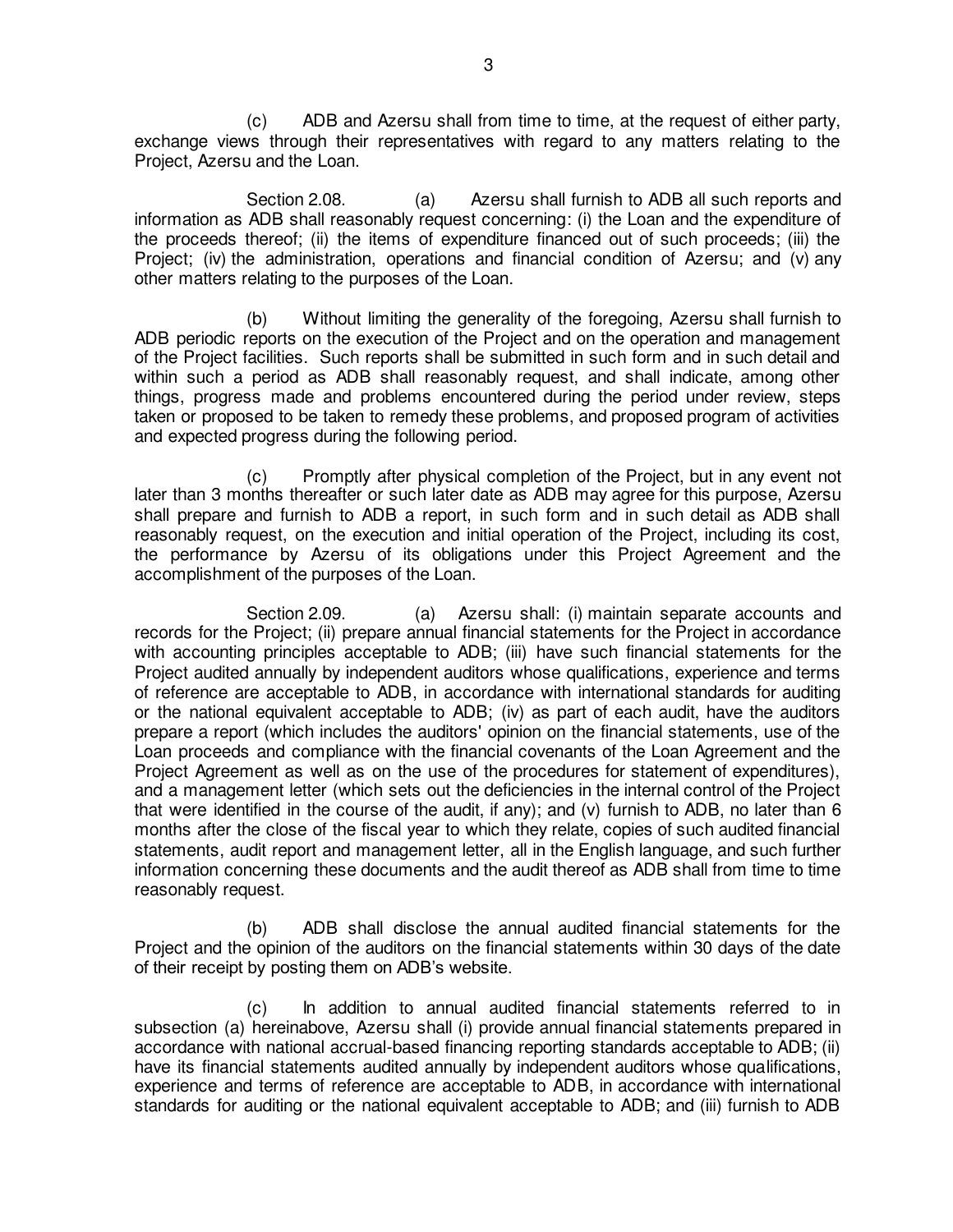no later than 1 month after approval by the relevant authority, copies of such audited financial statements in the English language and such other information concerning these documents and the audit thereof as ADB shall from time to time reasonably request.

 (d) In addition Azersu shall enable ADB, upon ADB's request, to discuss the financial statements for the Project and Azersu and its financial affairs where they relate to the Project with the auditors appointed by Azersu pursuant to subsections (a)(iii) and (c) hereinabove, and shall authorize and require any representative of such auditors to participate in any such discussions requested by ADB. This is provided that such discussions shall be conducted only in the presence of an authorized officer of Azersu unless Azersu shall otherwise agree.

 Section 2.10. Azersu shall enable ADB's representatives to inspect the Project, the Goods and Works and any relevant records and documents.

Section 2.11. (a) Azersu shall, promptly as required, take all action within its powers to maintain its corporate existence, to carry on its operations, and to acquire, maintain and renew all rights, properties, powers, privileges and franchises which are necessary in the carrying out of the Project or in the conduct of its operations.

 (b) Azersu shall at all times conduct its operations in accordance with sound applicable technical, financial, business, development and operational practices, and under the supervision of competent and experienced management and personnel.

 (c) Azersu shall at all times operate and maintain its plants, equipment and other property, and from time to time, promptly as needed, make all necessary repairs and renewals thereof, all in accordance with sound applicable technical, financial, business, development, operational and maintenance practices.

 Section 2.12. Except as ADB may otherwise agree, Azersu shall not sell, lease or otherwise dispose of any of its assets which shall be required for the efficient carrying on of its operations or the disposal of which may prejudice its ability to perform satisfactorily any of its obligations under this Project Agreement.

 Section 2.13. Except as ADB may otherwise agree, Azersu shall apply the proceeds of the Loan to the financing of expenditures on the Project in accordance with the provisions of the Loan Agreement and this Project Agreement, and shall ensure that all items of expenditures financed out of such proceeds are used exclusively in the carrying out of the Project.

 Section 2.14. Except as ADB and Borrower may otherwise agree, Azersu shall duly perform all its obligations under the Subsidiary Loan Agreement, and shall not take, or concur in, any action which would have the effect of assigning, amending, abrogating or waiving any rights or obligations of the parties under the Subsidiary Loan Agreement.

 Section 2.15. Azersu shall promptly notify ADB of any proposal to amend, suspend or repeal any provision of its Charter, which, if implemented, could adversely affect the carrying out of the Project or the operation of the Project facilities. Azersu shall afford ADB an adequate opportunity to comment on such proposal prior to taking any affirmative action thereon.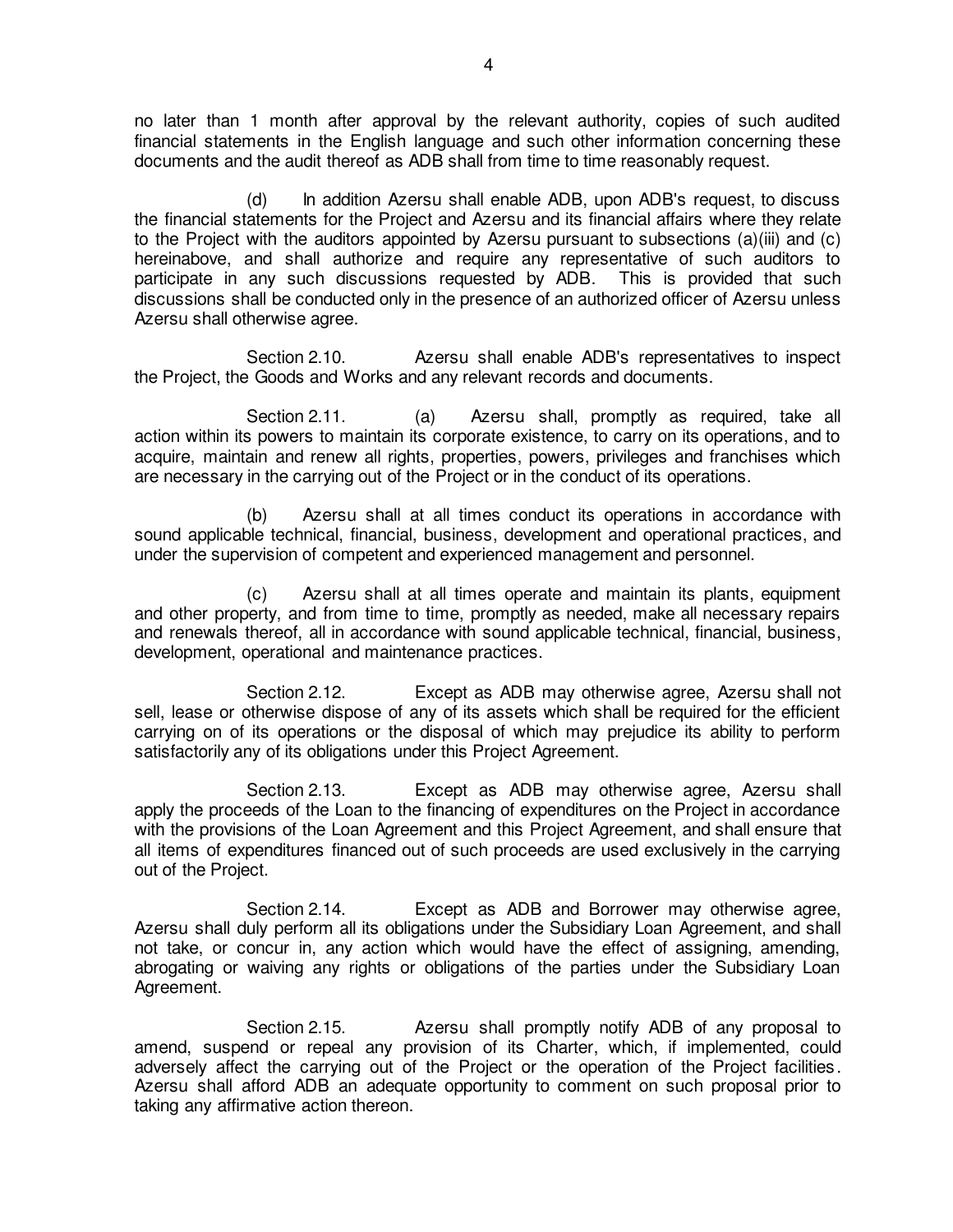#### **ARTICLE III**

#### **Effective Date; Termination**

Section 3.01. This Project Agreement shall come into force and effect on the date on which the Loan Agreement comes into force and effect. ADB shall promptly notify Azersu of such date.

Section 3.02. All the provisions of this Project Agreement shall continue in full force and effect notwithstanding any cancellation or suspension under the Loan Agreement.

#### **ARTICLE IV**

#### **Miscellaneous**

Section 4.01. Any notice or request required or permitted to be given or made under this Project Agreement and any agreement between the parties contemplated by this Project Agreement shall be in writing. Such notice or request shall be deemed to have been duly given or made when it shall be delivered by hand, mail or facsimile to the party to which it is required or permitted to be given or made at its address hereinafter specified, or at such other address as such party shall have designated by notice to the party giving such notice or making such request. The addresses so specified are:

For ADB

Asian Development Bank 6 ADB Avenue Mandaluyong City 1550 Metro Manila **Philippines** 

Facsimile Numbers:

 (632) 636-2444 (632) 636-2484.

For AZERSU

 Azersu Open Joint Stock Company 67 Moscow Avenue AZ.1012 Baku Republic of Azerbaijan